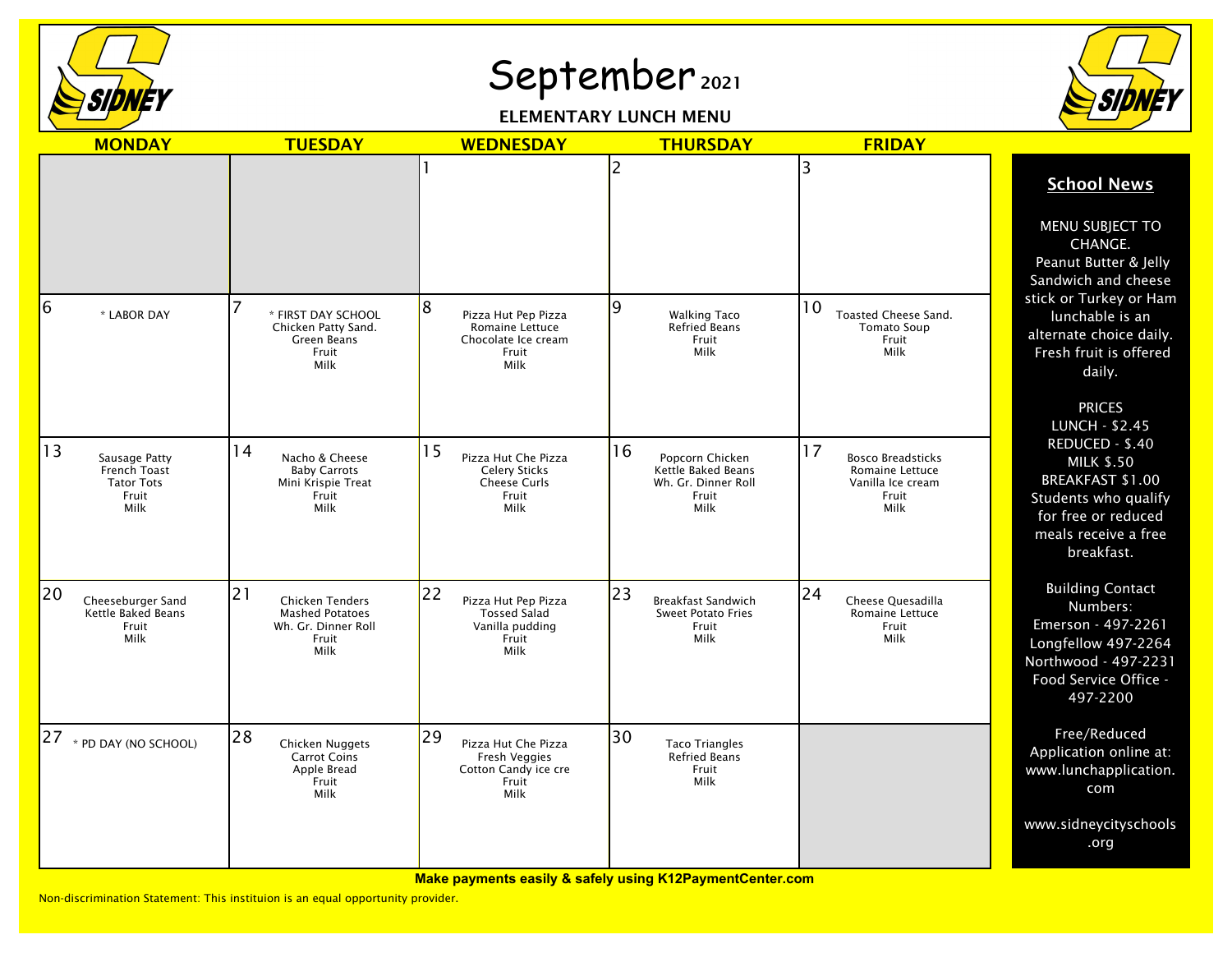| <b>Serving Date</b> | Recipe                                 | <b>Allergens</b>               |
|---------------------|----------------------------------------|--------------------------------|
| 09/07/2021          | R-0255 - Milk                          | Milk                           |
|                     | R-0358 - Chicken Patty Sand. (Elem/MS) | Wheat, Soybeans                |
|                     | R-0484 - Uncrustable (Elem/MS)         | Milk, Peanuts, Wheat, Soybeans |
| 09/08/2021          | R-0255 - Milk                          | Milk                           |
|                     | R-0484 - Uncrustable (Elem/MS)         | Milk, Peanuts, Wheat, Soybeans |
|                     | R-0656 - Pizza Hut Pep Pizza           | Milk, Wheat                    |
|                     | R-0935 - Chocolate Ice cream-Hershey's | Milk                           |
| 09/09/2021          | R-0213 - Walking Taco                  | Milk, Soybeans (soy)           |
|                     | R-0255 - Milk                          | Milk                           |
|                     | R-0484 - Uncrustable (Elem/MS)         | Milk, Peanuts, Wheat, Soybeans |
| 09/10/2021          | R-0203 - Toasted Cheese Sandwich       | Milk, Wheat, Soybeans (soy)    |
|                     | R-0255 - Milk                          | Milk                           |
|                     | R-0356 - Tomato Soup-Elem/MS           | Wheat                          |
|                     | R-0484 - Uncrustable (Elem/MS)         | Milk, Peanuts, Wheat, Soybeans |
| 09/13/2021          | R-0255 - Milk                          | Milk                           |
|                     | R-0335 - French Toast                  | Milk, Eggs, Wheat, Soybeans    |
|                     | R-0484 - Uncrustable (Elem/MS)         | Milk, Peanuts, Wheat, Soybeans |
| 09/14/2021          | R-0235 - Baby Carrots (Elem/MS)        | Milk, Eggs                     |
|                     | R-0255 - Milk                          | Milk                           |
|                     | R-0484 - Uncrustable (Elem/MS)         | Milk, Peanuts, Wheat, Soybeans |
|                     | R-0655 - Mini Krispie Treat            | Milk, Soybeans                 |
|                     | R-0815 - Nacho & Cheese                | Milk, Soybeans                 |
| 09/15/2021          | R-0255 - Milk                          | Milk                           |
|                     | R-0484 - Uncrustable (Elem/MS)         | Milk, Peanuts, Wheat, Soybeans |
|                     | R-0657 - Pizza Hut Cheese Pizza        | Milk, Wheat                    |
|                     | R-0687 - Cheddar cheese curls          | Milk                           |
| 09/16/2021          | R-0217 - Popcorn Chicken               | Wheat, Soybeans                |
|                     | R-0255 - Milk                          | Milk                           |
|                     | R-0297 - Wh. Gr. Dinner Roll           | Wheat                          |
|                     | R-0484 - Uncrustable (Elem/MS)         | Milk, Peanuts, Wheat, Soybeans |
| 09/17/2021          | R-0255 - Milk                          | Milk                           |
|                     | R-0484 - Uncrustable (Elem/MS)         | Milk, Peanuts, Wheat, Soybeans |
|                     | R-0663 - Bosco Breadsticks with sauce  | Milk, Wheat                    |
|                     | R-0936 - Vanilla Ice cream-Hershey's   | Milk                           |
| 09/20/2021          | R-0199 - Cheeseburger Sandwich         | Milk, Wheat, Soybeans          |
|                     | R-0255 - Milk                          | Milk                           |
|                     | R-0484 - Uncrustable (Elem/MS)         | Milk, Peanuts, Wheat, Soybeans |
| 09/21/2021          | R-0236 - Chicken Tenders               | Wheat, Soybeans                |